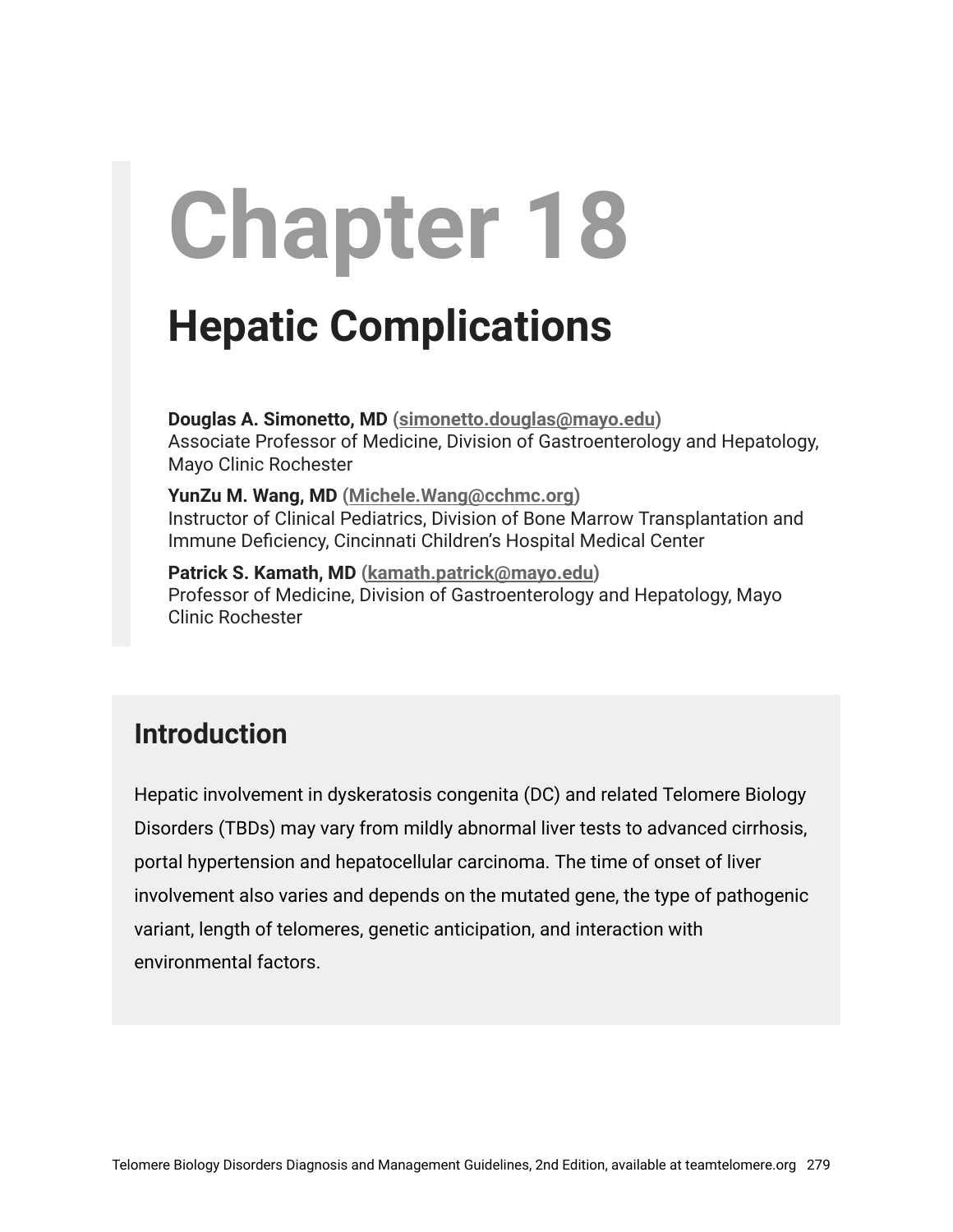#### **Overview**

As indicated in Chapter 4, The Genetics of Dyskeratosis Congenita and Telomere Biology Disorders, many patients with hepatic involvement are older and carry mutations in the *TERT* or *TERC* genes [1-3]. In fact, in patients with *TERT* or *TERC* mutations, who may not have the usual skin, mucosal and nail abnormalities that characterize DC, liver disease may be the only clinical manifestation of a TBD [4]. In other cases, liver disease can accompany aplastic anemia or be found in relatives of patients with aplastic anemia who are otherwise silent carriers of a TBD.

However, individuals with DC/TBD are at high risk of developing liver disease in their youth. Children with DC who undergo hematopoietic cell transplantation (HCT) for marrow failure in the first decade of life may be particularly prone to the HCT complication of veno-occlusive disease, and should be monitored carefully for cirrhosis after transplant [5]. Modern reduced intensity conditioning regimens may reduce the risk of liver toxicity [6].

Additionally, cryptogenic cirrhosis is found in a small proportion of patients with idiopathic pulmonary fibrosis, implicating telomere erosion in both fibrotic processes [7]. It is important to note that the same telomerase mutation may manifest differently in different individuals of the same family; whereas some may develop liver disease, others may be diagnosed with aplastic anemia or idiopathic pulmonary fibrosis [8].

The pattern of hepatic involvement is variable. The most common liver pathologies associated with telomere disorders are described below.

#### **Cirrhosis**

Cirrhosis is a late stage of progressive liver fibrosis and is characterized histologically by distortion of hepatic architecture and formation of regenerative nodules [9]. Although historically histology had been used to confirm the diagnosis of cirrhosis, liver biopsy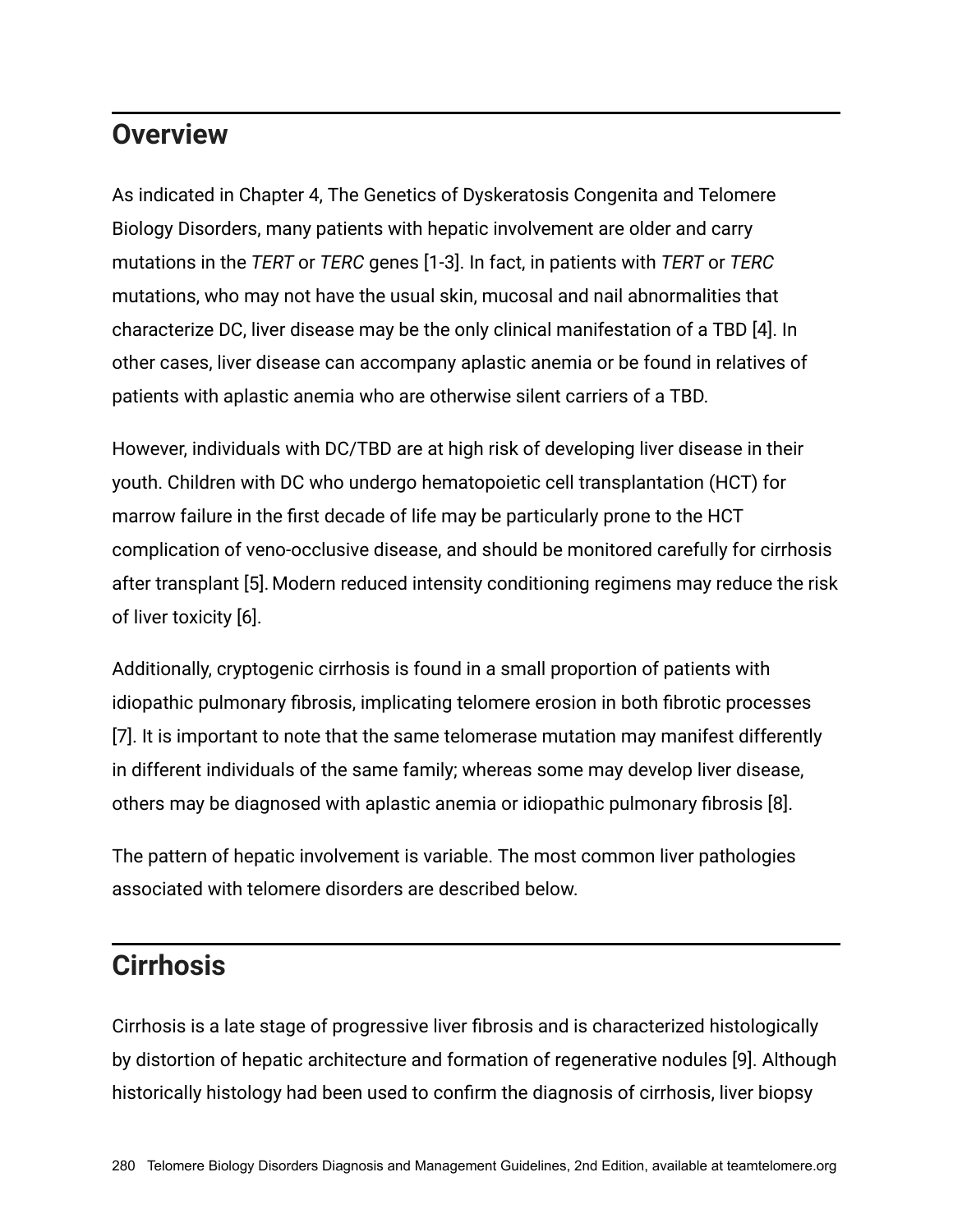has now been successfully replaced by noninvasive fibrosis assessment tools, such as transient elastography or magnetic resonance elastography, in patients with early compensated disease.

In early stages, individuals are often asymptomatic and the diagnosis of cirrhosis may be suspected on the basis of abnormal liver chemistries or imaging.

In late presentation, individuals may complain of chronic fatigue, jaundice (yellowing of the eyes and skin), hematemesis (vomiting blood), ascites (fluid distension in the abdomen), peripheral edema (swelling of legs and feet), and in more advanced cases, symptoms of hepatic encephalopathy, including sleep-wake cycle reversal, disorientation, confusion, and even coma. Physical examination may reveal signs of hepatic insufficiency, such as jaundice, spider telangieactasias (small dilated blood vessels visible in the chest), palmar erythema (redness of the palms), gynecomastia (breast enlargement), and/or signs of portal hypertension, including splenomegaly (enlarged spleen), ascites, or asterixis (flapping tremor). Laboratory tests frequently show elevated hepatocellular enzymes and alkaline phosphatase.

At late stages, synthetic liver function may become impaired, resulting in low serum albumin (largest circulating protein in the blood), and prolonged prothrombin time (reflection of decreased hepatic production of clotting proteins).

Finally, imaging of the liver reveals a nodular hepatic surface with increased echogenicity as well as signs of portal hypertension, including splenomegaly and portosystemic collaterals, such as gastroesophageal varices.

Although the pathogenesis of cirrhosis is not completely understood, it appears that telomere attrition plays an important role. Chronic liver injury stimulates hepatocellular proliferation, cell turnover and progressive telomere loss, which in turn promotes cell proliferation arrest and apoptosis [10]. In fact, telomere shortening by itself is associated with cirrhosis formation [11].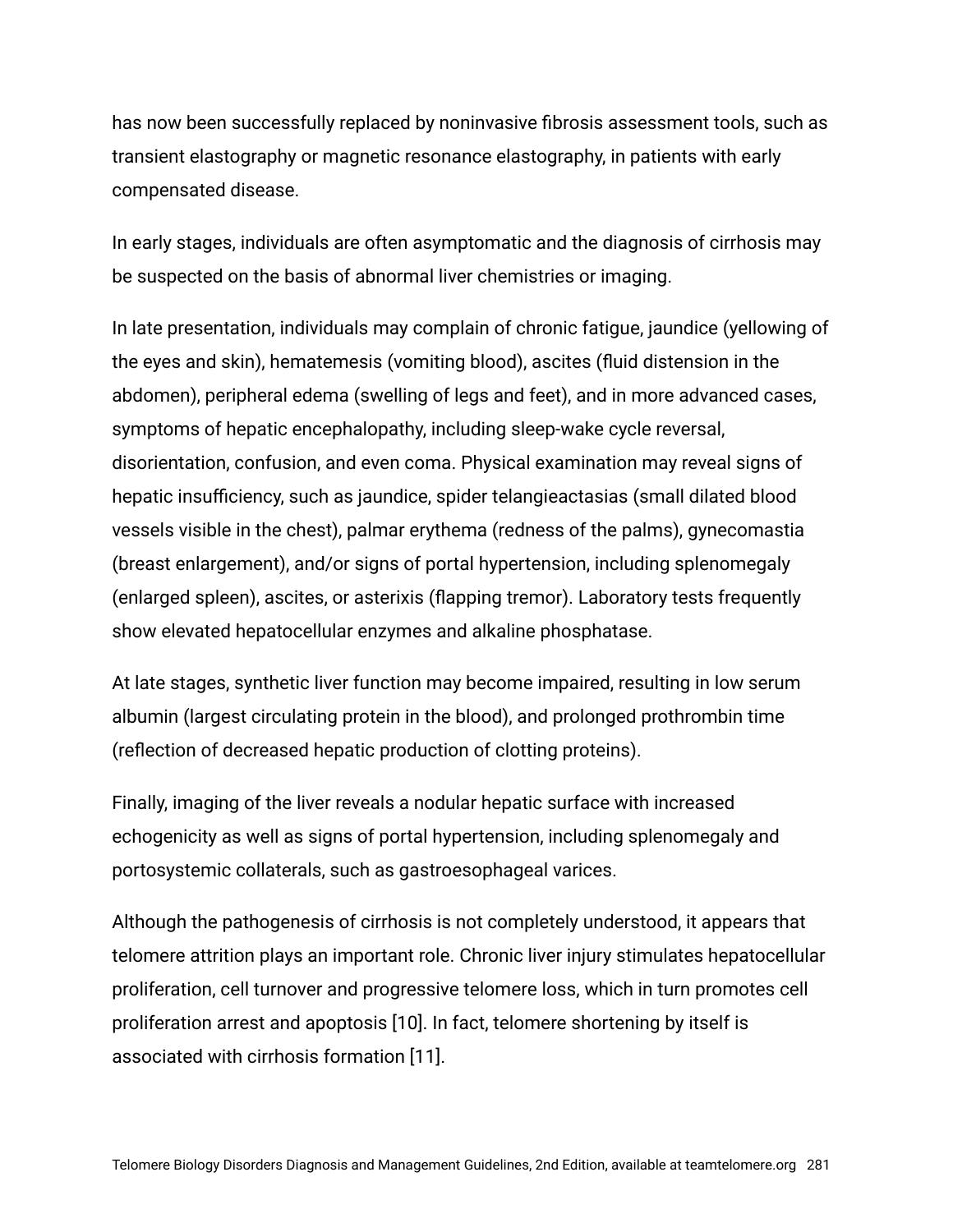Therefore, cirrhosis is not only a direct consequence of TBD, but *TERT* mutations also are risk factors for cirrhosis development in patients with chronic hepatitis C infection or alcohol-associated liver disease [10]. *TERT* mutations are more prevalent in patients with these conditions than in the normal population. However, it is not clear whether disease may be more severe when a *TERT* mutation is present.

# **Non-Cirrhotic Portal Hypertension**

Although cirrhosis is the most common cause of portal hypertension, approximately 10-15% of individuals with clinically significant portal hypertension do not have advanced liver fibrosis. A variety of morphologic changes in the liver tissue may result in an increase in portal pressure, such as nodular regenerative hyperplasia (NRH) [12].

The association of NRH and TBD-related mutations has been described in several families, with or without the presence of bone marrow failure and/or pulmonary fibrosis [13, 14].

Like cirrhosis, patients with NRH are often asymptomatic in early stages of disease, but a large proportion go on to develop complications of portal hypertension, including ascites and gastroesophageal varices. As opposed to cirrhosis, however, synthetic liver function is typically preserved in NRH due to absence of fibrosis.

# **Pathology**

When liver biopsy is performed, histology may reveal distortion of the hepatic architecture, with bridging fibrosis (fibrosis connecting portal areas) or perisinusoidal fibrosis. Inflammatory infiltrate is another common feature, and macrovesicular steatosis and Mallory bodies may be noted. Additionally, sinusoidal endothelial cells around the portal areas and central veins may stain positive for CD34, which suggests abnormal arterial blood flow to the sinuses. Mild iron accumulation in hepatocytes is also usually noted. On the other hand, nodular regenerative hyperplasia (NRH) is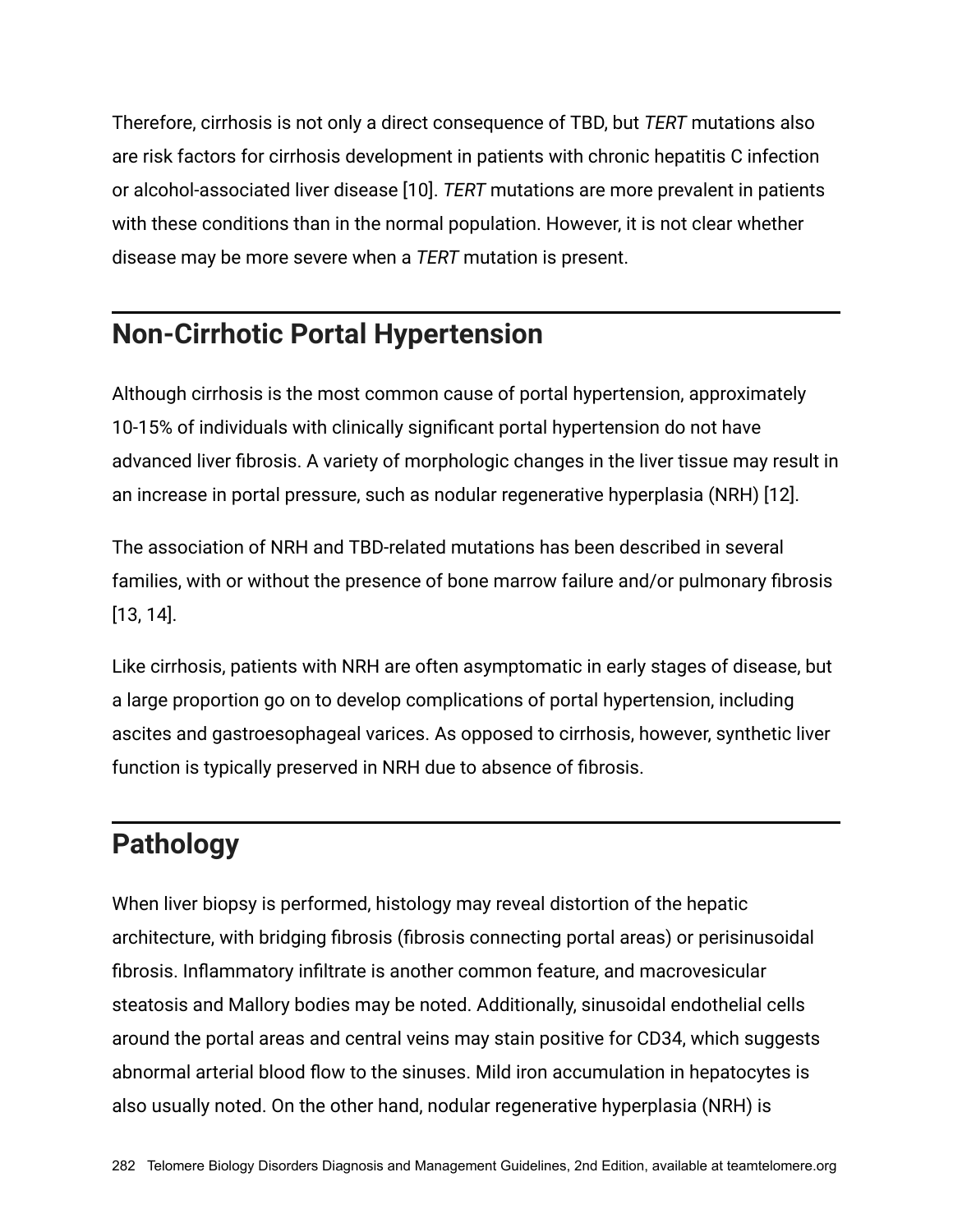histologically characterized by small regenerative hepatic nodules in the absence of significant fibrosis [15]. CD34 may be positive in sinusoidal endothelial cells, which is consistent with portal hypertension.

#### **Hepatopulmonary Syndrome**

Although pulmonary fibrosis and emphysema are the most common respiratory complications of TBD, patients with portal hypertension (cirrhosis- or NRH-related) are at increased risk for hepatopulmonary syndrome (HPS). HPS is a vascular complication of liver disease characterized by low pulmonary vascular resistance secondary to intrapulmonary vasodilatation and shunting [16]. The prevalence of HPS in noncirrhotic portal hypertension is estimated to be around 10% [17], and patients with TBD may be at a higher risk [18]. HPS is manifested by progressive shortness of breath, worse in upright position, and hypoxemia (low oxygen levels in the blood). No directed therapy for HPS currently exists, and treatment is limited to liver transplantation with an expectation of resolution of hypoxia in patients post-transplant.

# **Hepatocellular Carcinoma**

Development of hepatocellular carcinoma in patients with telomerase mutations has been reported [10, 19]. However, the number of cases reported so far is too small to determine whether the clinical behavior or tumor aggressiveness differs in patients with TBD compared to the general population. It appears that the pattern of liver damage is similar to the involvement seen in hematopoietic tissue, in which telomere dysfunction results in organ failure and subsequent malignant transformation.

# **Other Manifestations**

Hepatic veno-occlusive disease may be a complication following HCT for aplastic anemia in patients with DC [5]. Some patients with telomerase mutations have also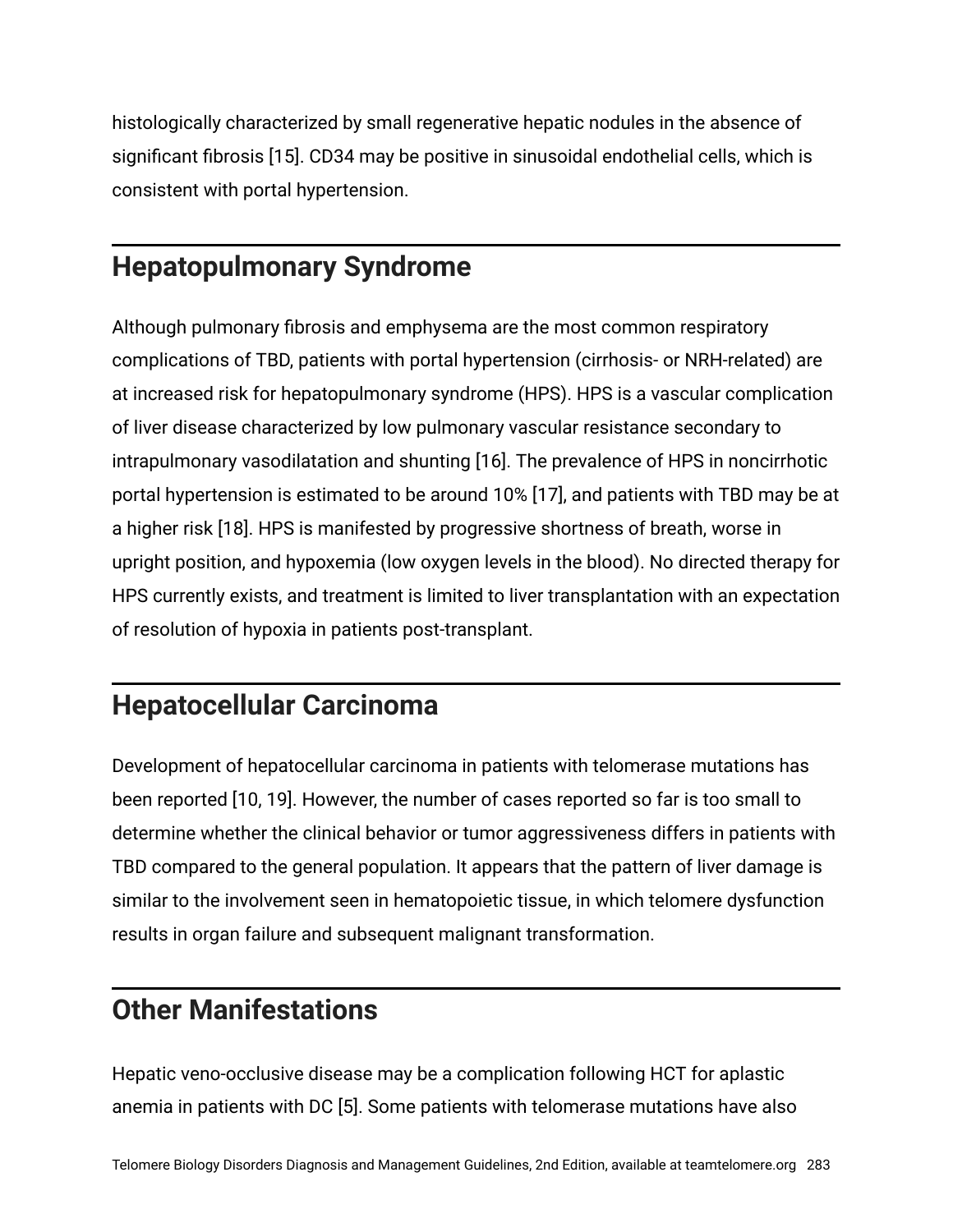been found to have hepatic steatosis (fatty liver) in the absence of risk factors, such as excessive alcohol use or metabolic syndrome [3].

# **Monitoring Liver Involvement in TBD**

Individuals with TBD, including dyskeratosis congenita, should be screened for liver involvement at diagnosis and monitored approximately once a year, depending on the patient's specific clinical manifestations. Complete liver chemistries (aminotransferases, alkaline phosphatase and total bilirubin), as well as markers of synthetic liver function (prothrombin time and albumin) should be performed.

Abnormal liver tests or physical examination findings suggestive of advanced liver disease (as outlined above) should prompt for additional testing, including abdominal ultrasound and/or noninvasive fibrosis assessment (with liver and spleen stiffness measurement). Similarly, MR elastography or transient elastography should be obtained in the presence of additional risk factors for advanced liver fibrosis, including metabolic syndrome, alcohol misuse and/or chronic hepatitis C. Transjugular liver biopsy with hepatic venous pressure gradient measurement may be needed if other tests are inconclusive.

The liver is also of major concern for side effects of polypharmacy. Patients should always inform their medical team of all prescribed medications. Patients taking androgens are particularly susceptible to developing liver complications, although more recent work has not found an increased rate of abnormal liver tests in these patients (see also Chapter 10, Medical Management of Bone Marrow Failure in Telomere Biology Disorders) [20].

Surveillance of hepatocellular carcinoma, in the form of abdominal imaging (ultrasound, CT or MRI) should be obtained every 6 months in those with established cirrhosis. Screening for hepatopulmonary syndrome is not indicated, except in the presence of respiratory symptoms or complaints. The diagnosis of HPS should be suspected in the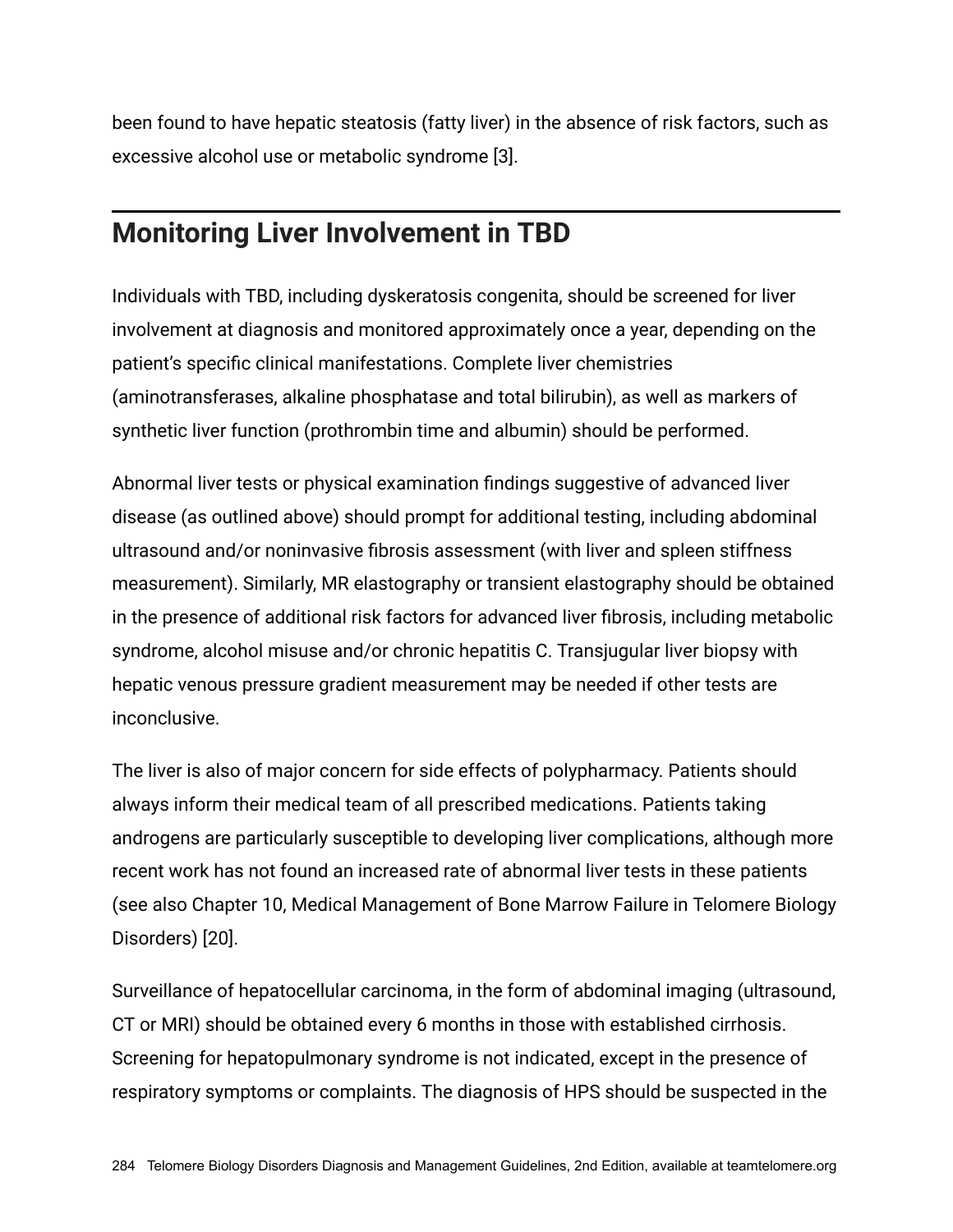presence of hypoxia or hypoxemia with elevated alveolar-arterial gradient. Contrast-enhanced echocardiogram should be used to confirm the presence of intrapulmonary right-to-left shunting.

As in other complex multi-organ diseases, several subspecialties should be involved in the care of patients of TBD, and referral to an expert hepatologist is recommended for all individuals with TBD.

# **Treatment Options**

There is no specific treatment for liver disease in TBD. Although androgens can be used to improve cytopenias in patients with TBD, studies remain inconclusive about their liver-specific benefits [21], and patients receiving androgens should be carefully monitored for liver toxicity. In more severe cases of liver disease or the development of hepatocellular carcinoma, liver transplant may be an option, which is increasingly described in the literature [3, 19, 22-26].

Cirrhosis and portal hypertension are managed as they are for other etiologies, with a focus on prevention and treatment of additional liver and other organ injury, and management of symptoms. Hepatic veno-occlusive disease following HCT is also managed in patients with TBD as it is in patients undergoing HCT for other indications. Progression of liver disease may lead to gastroesophageal varices and bleeding, portal hypertensive gastropathy, ascites, spontaneous bacterial peritonitis, hepatic encephalopathy, hepatocellular carcinoma, and/or hepatopulmonary syndrome.

#### **References**

- 1. Dokal I. Dyskeratosis congenita in all its forms. *Br J Haematol*. 2000;110:768-79.
- 2. Dokal I. Dyskeratosis congenita. *Hematology Am Soc Hematol Educ Program*. 2011;2011:480-6.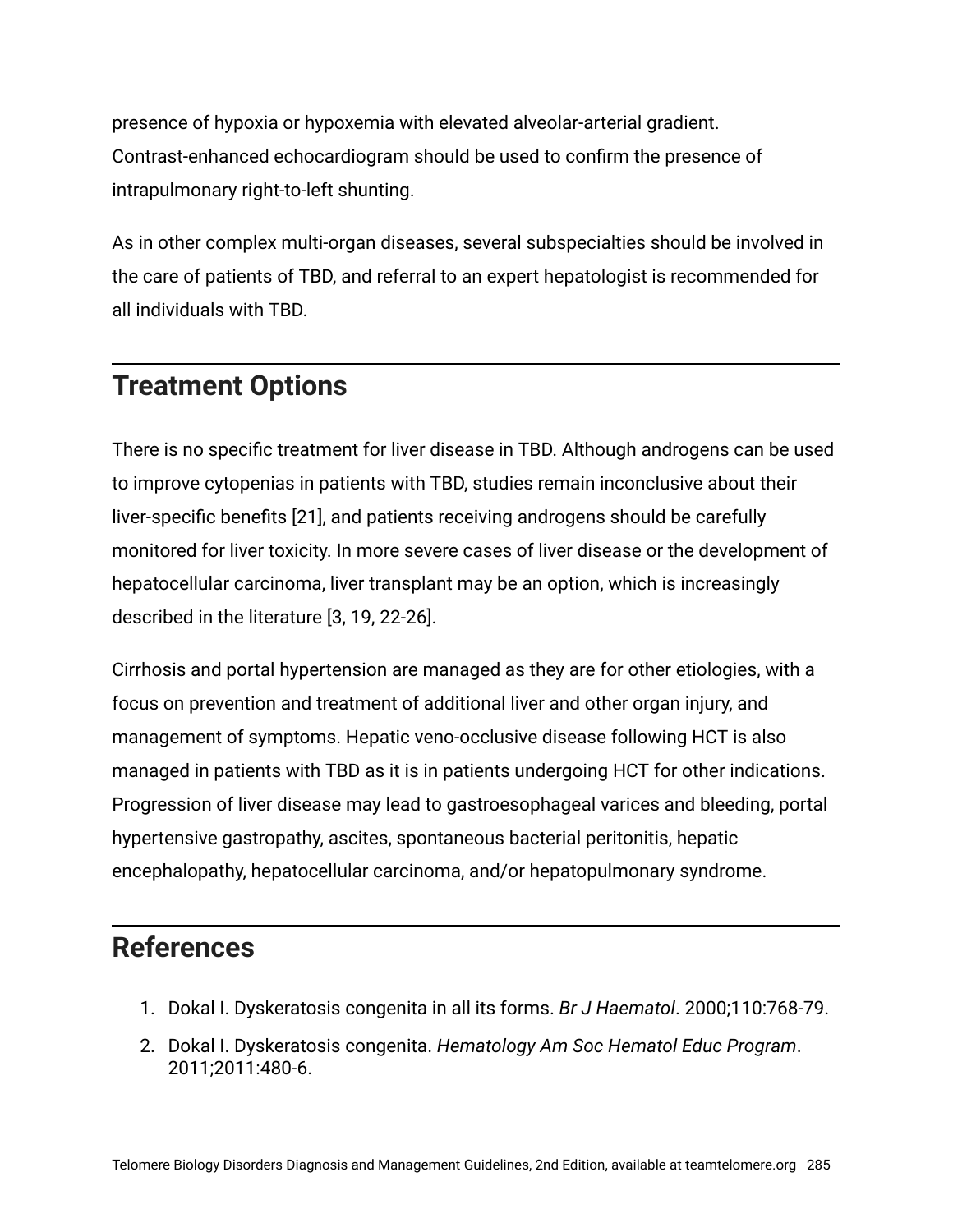- 3. Calado RT, Regal JA, Kleiner DE, et al. A spectrum of severe familial liver disorders associate with telomerase mutations. *PLoS One*. 2009;4:e7926.
- 4. Calado RT, Young NS. Telomere diseases. *N Engl J Med*. 2009;361:2353-65.
- 5. Rocha V, Devergie A, Socie G, et al. Unusual complications after bone marrow transplantation for dyskeratosis congenita. *Br J Haematol.* 1998;103:243-8.
- 6. Gadalla SM, Sales-Bonfim C, Carrerras J, et al. Outcomes of Allogeneic Hematopoietic cell transplant in patients with Dyskeratosis Congenita. *Biol Blood Marrow Transplant.* 2013;19(8):1238-1243.
- 7. Alder JK, Guo N, Kembou F, et al. Telomere length is a determinant of emphysema susceptibility. *Am J Respir Crit Care Med*. 2011;184:904-12.
- 8. Alder JK, Chen JJ, Lancaster L, et al. Short telomeres are a risk factor for idiopathic pulmonary fibrosis. *Proc Natl Acad Sci U S A*. 2008;105:13051-6.
- 9. Runyon BA. A Primer on Detecting Cirrhosis and Caring for These Patients without Causing Harm. *Int J Hepatol*. 2011;2011:801983.
- 10.Hartmann D, Srivastava U, Thaler M, et al. Telomerase gene mutations are associated with cirrhosis formation. *Hepatology*. 2011;53:1608-17.
- 11.Heiss NS, Knight SW, Vulliamy TJ, et al. X-linked dyskeratosis congenita is caused by mutations in a highly conserved gene with putative nucleolar functions. *Nat Genet.* 1998;19:32-8.
- 12.Schouten JN, Garcia-Pagan JC, Valla DC, Janssen HL. Idiopathic noncirrhotic portal hypertension. *Hepatology*. 2011;54:1071-81.
- 13.Talbot-Smith A, Syn WK, MacQuillan G, Neil D, Elias E, Ryan P. Familial idiopathic pulmonary fibrosis in association with bone marrow hypoplasia and hepatic nodular regenerative hyperplasia: a new "trimorphic" syndrome. *Thorax*. 2009;64:440-3.
- 14.Gonzalez-Huezo MS, Villela LM, Zepeda-Florencio Mdel C, Carrillo-Ponce CS, Mondragon-Sanchez RJ. Nodular regenerative hyperplasia associated to aplastic anemia: a case report and literature review. *Ann Hepatol*. 2006;5:166-9.
- 15.Wanless IR. Micronodular transformation (nodular regenerative hyperplasia) of the liver: a report of 64 cases among 2,500 autopsies and a new classification of benign hepatocellular nodules. *Hepatology*. 1990;11:787-97.
- 16.Cartin-Ceba R, Krowka MJ. Pulmonary Complications of Portal Hypertension. *Clin Liver Dis*. 2019;23:683-711.
- 17.Kaymakoglu S, Kahraman T, Kudat H, et al. Hepatopulmonary syndrome in noncirrhotic portal hypertensive patients. *Dig Dis Sci*. 2003;48:556-60.